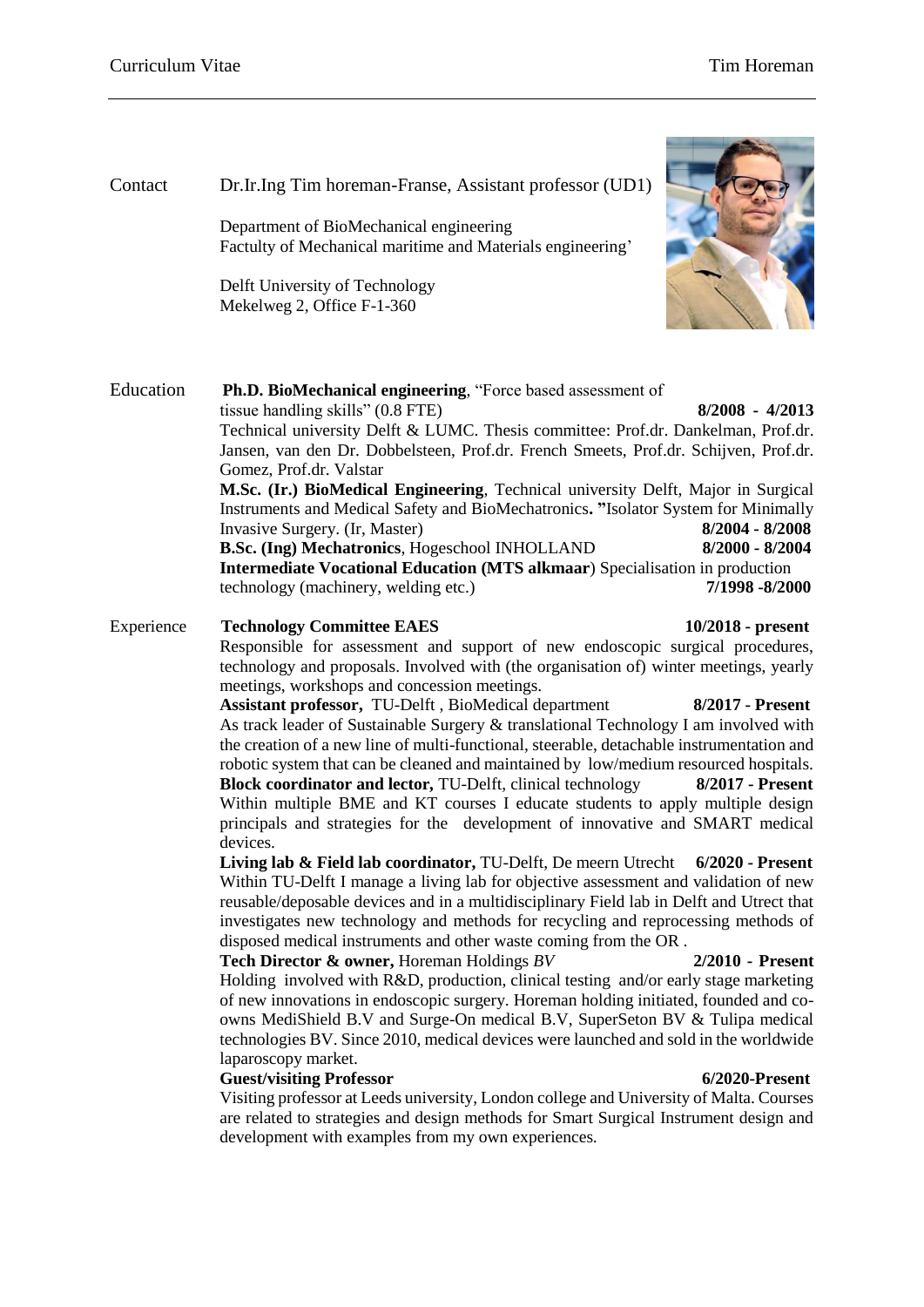# **Past Work experience:**

| 2016-2017     | Vrije Universiteit Research related to the identification of accurate imaging<br>catheters that can be used within a new type of steerable needle for the detection<br>of isolated cartilage defects. As designer/researcher involved with the creation<br>of new multi-functional detachable instrumentation and robotic systems for low<br>and middle income countries that can be cleaned and maintained by<br>low/medium resourced hospitals. Within multiple BME and KT courses I<br>educate students to apply multiple design principals for the development of |
|---------------|-----------------------------------------------------------------------------------------------------------------------------------------------------------------------------------------------------------------------------------------------------------------------------------------------------------------------------------------------------------------------------------------------------------------------------------------------------------------------------------------------------------------------------------------------------------------------|
| 2016-2017     | innovative and SMART medical devices.<br><b>Postdoc &amp; block coordinator KT</b> Involved with the ASPASIA project that aims<br>on the development of a multi steerable needle that cleans and repairs fractures                                                                                                                                                                                                                                                                                                                                                    |
|               | in cartilage. Within the BME and KT courses I am specifically focussing on<br>R&D of new smart surgical instruments and medical devices.                                                                                                                                                                                                                                                                                                                                                                                                                              |
| 2014-2016     | Postdoctoral researcher & project leader TU Delft<br>Project leader and researcher steerable punch project for arthroscopic knee<br>surgery. Together with Amsterdam Medical Centre, (The Netherlands) De<br>Koningh Medical Systems (The Netherlands) and ACMIT (Austria) we<br>developed a new stiff but easy steerable instrument for arthroscopic procedures<br>that can be easily disassembled, cleaned and sterilised.                                                                                                                                          |
| 2008-2013     | Phd Researcher TU Delft & Leiden medical centre (LUMC)<br>Within the department of Biomedical engineering I was active in the field of in<br>laparoscopic and arthroscopic training. With newly developed force sensors and<br>motion tracking systems we developed new methods for objective assessment<br>of laparoscopic skills. In the last phase of the PhD project I developed a new<br>training environment (ForMoST) that provides real-time force and motion<br>feedback to the trainee in order to improve tissue manipulation skills.                      |
| $2008 - 2011$ | <b>Founder and owner of TIME VOF</b><br>TIME (Technological Innovation in Medical Equipment) developed the new<br>smart coupling for the MSIS trocar system and integrated force sensors in<br>training systems for laparoscopic and arthroscopic surgery (ForMoST &<br>PASSPORT). In collaboration with Salusion BV, TIME VOF developed a RF<br>based measurement concept for remote detection of diaper saturation followed<br>by the first working prototype's.                                                                                                    |
| $2008 - 2009$ | R&D engineer at Salusion B.V.<br>Involved with the development and validation of RF moisture tags for diapers<br>and interface between patient and scanner.                                                                                                                                                                                                                                                                                                                                                                                                           |
| $2004 - 2006$ | <b>Freelance project leader Showpro and Believers</b><br>Stage engineering and management for dance events (Fast Forward, Adidas<br>originals and Diesel-U-Music). Stage manager dance events (Fast Forwards,<br>UDC-Dance Valley, Powerzone).                                                                                                                                                                                                                                                                                                                        |
| 2006          | <b>Developer at Zonluik Uitgeest</b><br>Zonluik BV develops and produces automated sun screen systems I developed<br>a vibration sensor for the detection of screen rail vibrations generated by high<br>wind speeds. All available systems detect the critical wind speed with a mill<br>system giving my system an advantage since it is based on a small critical<br>damped 2nd order vibration system with no moving parts that is easily attached<br>to the front rail of the screen.                                                                            |
| 2005          | Manager traffic control and logistics at Rotterdam racing<br>As manager traffic control, I was responsible for all barriers required to secure<br>the complete racing circuit. This was done with the help of over 800 volunteers,<br>the police Rotterdam and P3 security Rotterdam.                                                                                                                                                                                                                                                                                 |
| 2003          | <b>Graduation project at Tyco Healthcare</b><br>The development of a new and more efficient container system for Jodium-131<br>capsules.                                                                                                                                                                                                                                                                                                                                                                                                                              |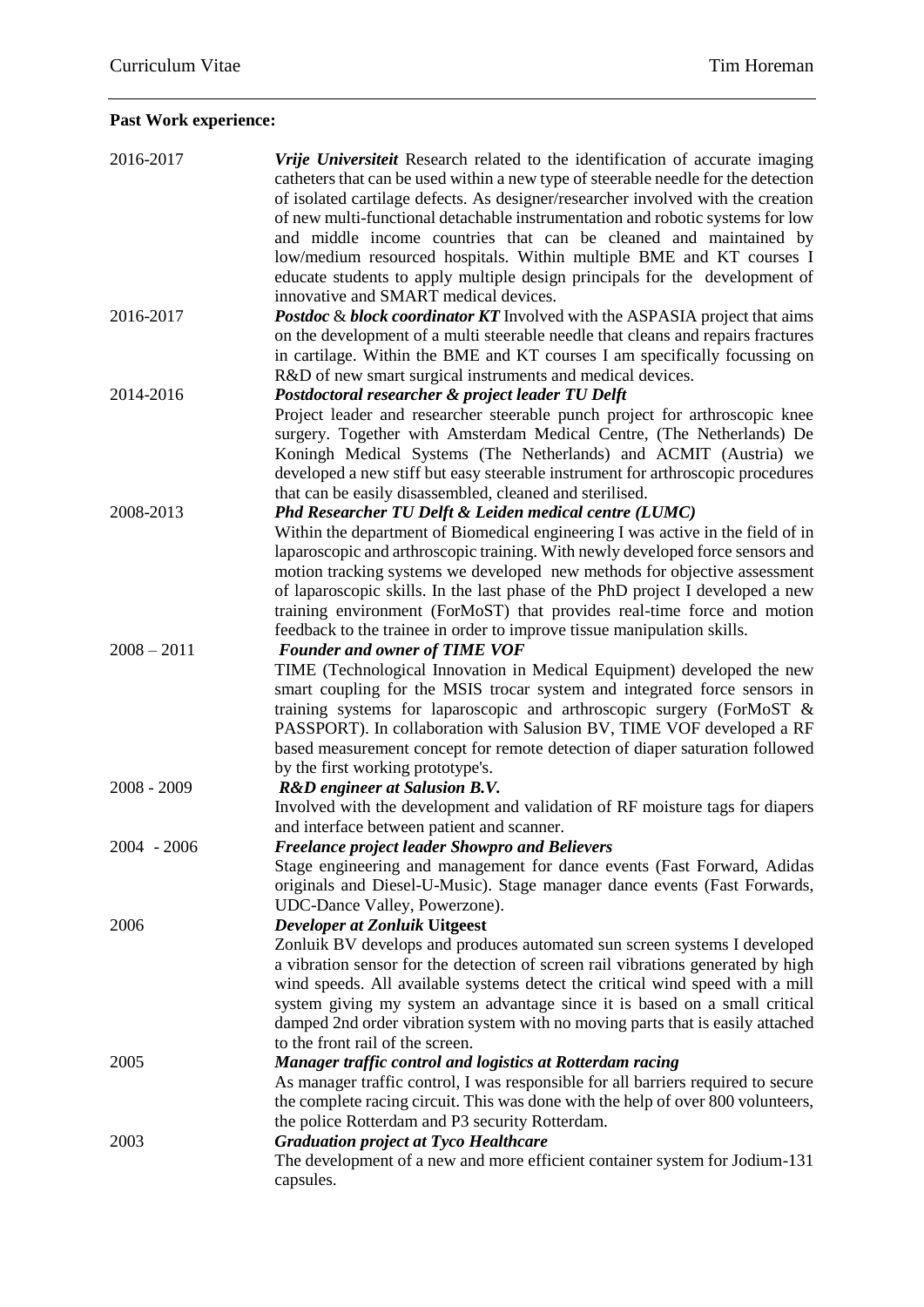#### 2002-2003 *Internship trainee at Tyco Healthcare* During earlier projects, I developed my technical engineering skills. My first internship started with the development of a Krypton Ventilation Unit (KVU) for long function research. This medical device was equipped with a radioactive core filled with Rubidium-krypton adding some interesting requirements to de design process.

### **Research output:**

- 57 journal publications & book chapters, 26 others (papers magazines, TV & radio)
- 17 patents (Philips, TU-Delft, Surge-On, Salusion, Medi Shield, SuperSeton)
- 12 invited conference lectures international / 7 invited lectures national
- 28 national/international presentations
- Supervised 4 (pre) clinical studies for medical devices  $(2 \text{ in-patient})$
- Reviewer (IEEE,MITAT,ASME,SurgEndos,SurgInnov,Surgery,SurgEdu,etc)
- $\bullet$  H-score = 20 Google Scholar

#### **Grants:**

- Delft Health Technology programme (200k, 2020)
- Covid-19 grant TU-Delft (20k, 2020)
- EAES research grant award (15k, 2020)
- Medical Delta Grant modular catherters (800k, 2019)
- $\bullet$  IMDI grant, PI 2 projects  $(1.950k, 2018)$
- Cooperation India-Nederland, Co-PI (1.849k, 2018)
- 6 x feasability grant TTW phase 1 (total 210k, 2009, 2012, 2015, 2017, 2018)
- MIT  $(75k, 2018)$
- MIT head-start (100k, 2019)
- $\bullet$  EIT (25k, 2018)
- $\bullet$  3x take off grant TTW (total 750k, 2009, 2016, 2017)
- RANNIS (600k, 2016, Iceland)
- AMC/abbvie innovation Grant (100k, 2014)
- Syntens early stage development grants and vouchers (30k, 2007-2008)
- Noaber foundation (50k, 2013)

#### **Education:**

- Course leader & lecturer: BM04070 (Medical Device Prototyping, numerous fixes 30 students)
- Lecturer & project leader: WB1130 (Technische systemen, 740 students),
- Lecturer: Wb2308 (Ontwerpleer, 120 students)
- Lecturer TN2003 (Design Engineering voor fysici, 260 students)
- Course leader & lecturer: KT2700 (Ontwerpleer technische systemen, 100 students)
- Supervising Postdocs: Dr.Ir.Andres Hunt (2018) Heart assist device-Cohesion project with PME Dr.Jonathan Wei (2018-2022) 3D motion and force sensing in hip implant components- J&J depuys grant & Sensing in surgery
- Supervising PhD's:

Sem Hardon MD (2017-2022) Learning curves in surgical skills acquisition-collaboration with VUmc. Roelf Postema MD (2018-2023) The value of haptic feedback in skills trainingcollaboration with VUmc. Ir.Daniel Robertson (2019-2023) Cleaning systems for laparoscopy in LRS-SMART Surgery. Ir.Tomas Larsson (2019-2023) SATA based steerable laparoscopic instruments-SMART Surgery. Ir.Jan-Willem Klok (2019-2023) Force balanced compliant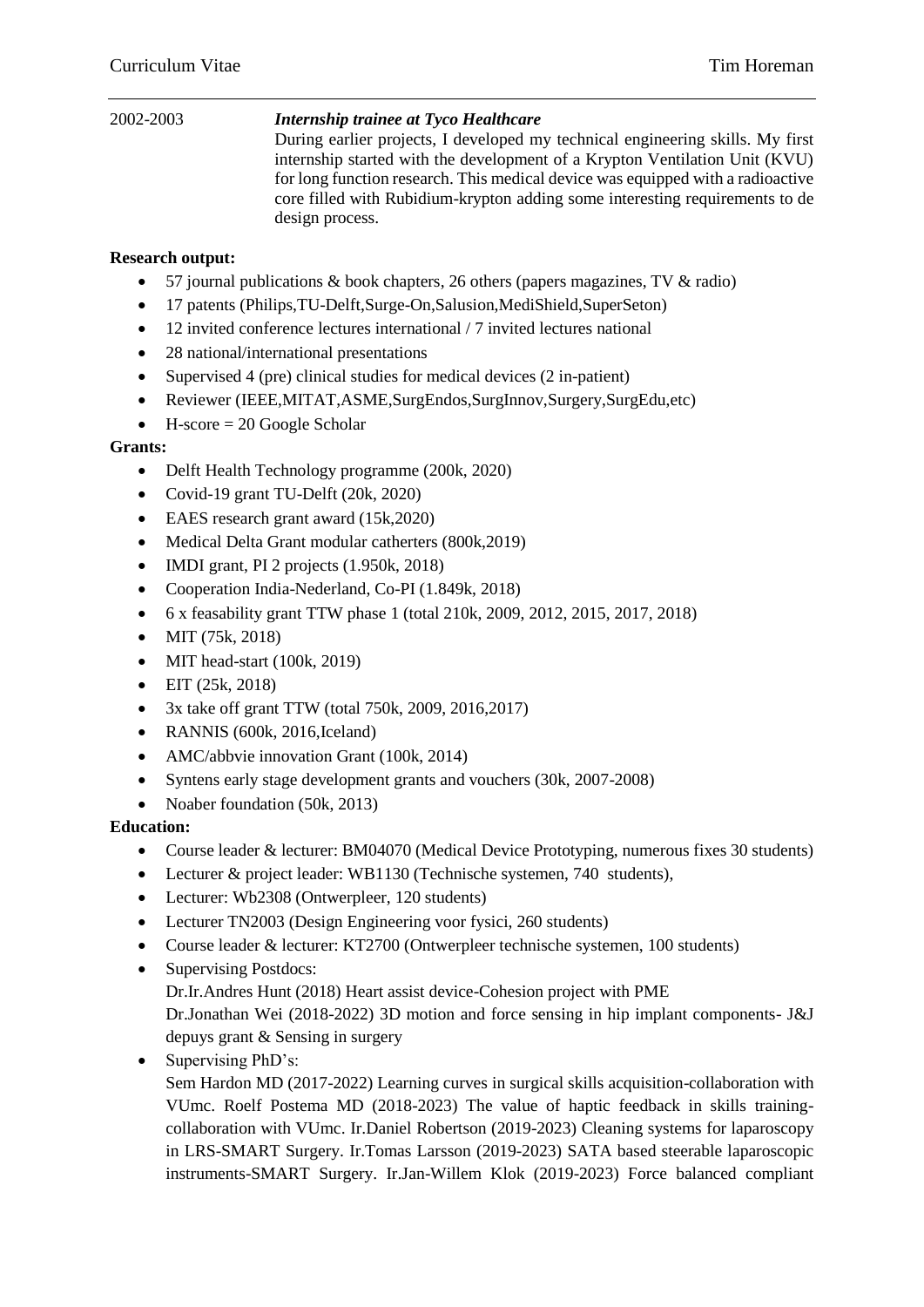laparoscopic instruments for delicate tissue handling-Sensing in Surgery. Ir.Nick White (2021- 2025) A subcutaneous shunt closure device-Collaboration with LUMC, DRI Health Sustainable award grant. Bart van Starten MBA (2018-2023) Sustainable circular instruments-VSM industry financed. Nick Marsadi MD (2019-2023) Wound closure science-Collaboration LUMC industry and internally financed Dermatology.

- Supervising MSc students I was PI on (Graduation): Daan van der heiden (2021),Lether remie with PME (2021), White Nick (2021), van der Kroft Sander (2021), Tuntuo Brian (2021), Ligtelijn Sharina (2021), Gulhar Dhruv (2021), weiWei LIU (2020), de Haes Philip (2020), Harish Priyanka (2020), Boedhoe Raoul (2020), de Ruiter Bram with PME (2020), Zhang Nianlei (2020), Klok, Jan-Willem (2019), Motyka Alicja (2019), Janssen Thomas (2019 ł), Minnaard Jeffrey (2018), Berendsen Jasmijn (2018), Fernandes Rosnelo (2018), van Kasteren Rhea (2018), Wesselink Vincent (2018), Ridderbos Marlike (2018), van der Pol, Dieter (2018), Hoogeweegen Alekzander (2017), Schrier Tim (2017), de Goede Nick (2017), De Goeij Luuk JR (2017), Sun Siyu (2013)
- Supervising BSc students:8 bachelor groups (engineering) ,12 interns placed at startups and industry (engineering) 3 science interns LUMC and VUmc (medicine)

### **Awards:**

- Science grant award, European Association Endoscopic Surgery, 2020
- Pharma Trend Award Germany "Most Innovative product" (Surge-On medical), Pharma 2019
- Best research Award (PhD student), NVEC 2018
- Athanasiou Award for best submission ABME 2017-2018
- Best Technology Award (PhD student), EAES Frankfurt 2017
- Royal Prins Friso "Engineer of the year award", The Netherlands 2016
- Finalist & Runner up 3-in-5 competition DMD USA 2015
- Public award Entrepreneurial Scientist Award DESA 2012-2013, Delft 2013
- Runner up Delft Entrepreneurial Scientist Award DESA 2012-2013, Delft 2013
- Top 50 best young professionals,  $4<sup>th</sup>$  place technology, The Netherlands 2011-2012 and 2012-2013
- 1st place sustainable healthcare challenge, Nijenrode 2013
- 2nd place Eureka Mega Challenge, Utrecht 2013
- Daniel F. Kott Award for the Best New Instrumentation Las Vegas AAGL 2011
- SMIT Young investigator award, Trondheim 2011
- Best business idea New Venture & Best feasibility study New Venture, Nijenrode 2009
- Finalist Philips Innovation Award (PHIA), Rotterdam 2008

#### **Valorisation and implementation entities of VSH surgical engineering and Horeman Holdings:**

- Founder and coordinator **Greencycl BV and GreenCycl Living labs**
- Founder and board member **MediShield BV**
- Founder and board member **Surge-On Medical BV**
- IP developer and project leader at **Salusion BV** (bankruptcy 2012).
- Co-Founder of **Tulipa BV**
- Co-Founder of **SuperSeton BV**
- Co-Founder of **Provici Medical technology BV**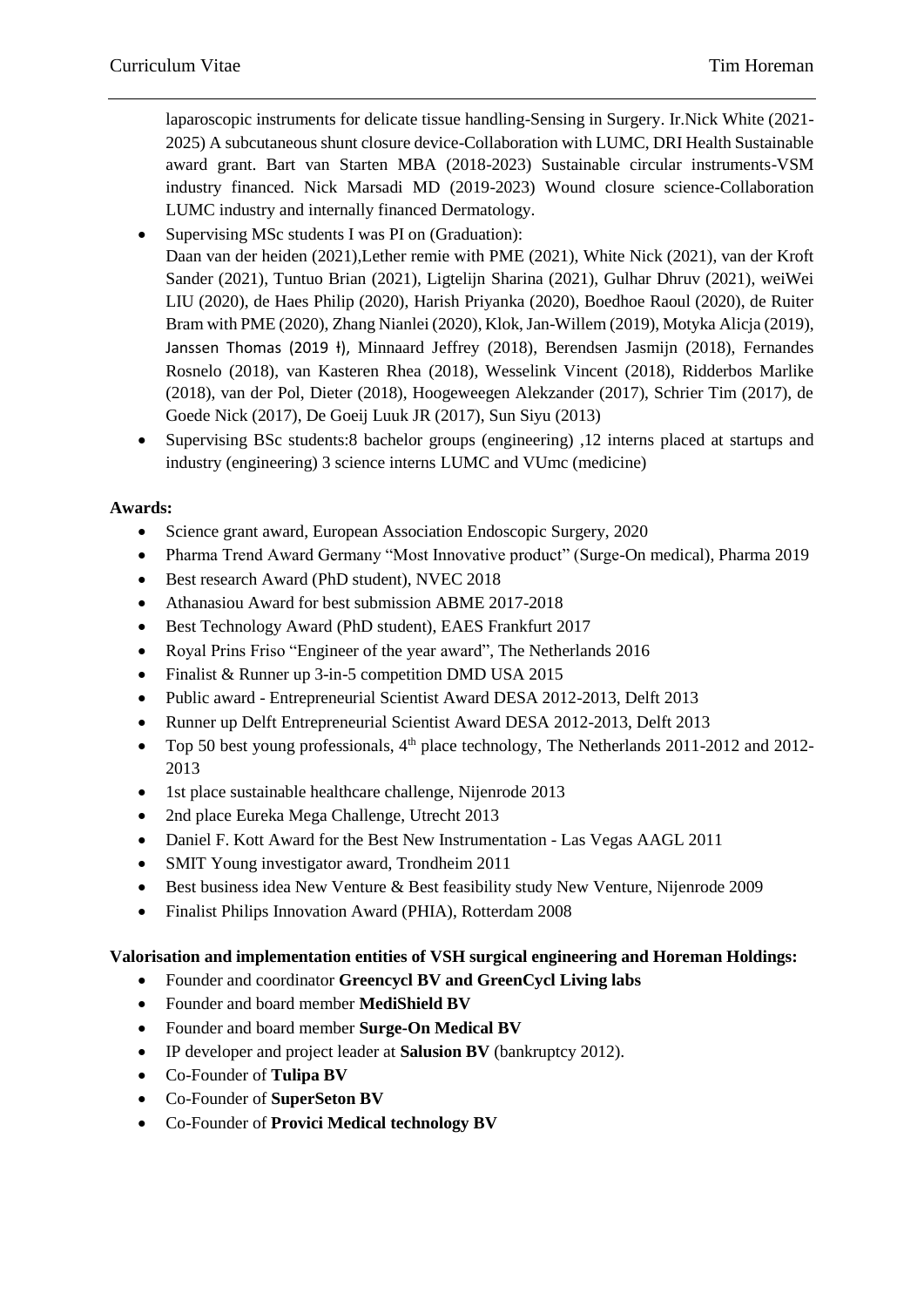## Journal Publications and book chapters

#### **2021**

Scheepens, Karlijn & Marsidi, Nick & Genders, Roel & Horeman-Franse, Tim. (2021). The Compressiometer: Toward a New Skin Tensiometer for Research and Surgical Planning. *IEEE Journal of Translational Engineering in Health and Medicine*. PP. 1-1.

van Straten, B., van der Heiden, D. R., Robertson, D., Riekwel, C., Jansen, F. W., van der Elst, M., & Horeman, T. (2021). Surgical waste reprocessing: Injection molding using recycled blue wrapping paper from the operating room. *Journal of Cleaner Production*, *322*, 129121.

van Straten, B., Dankelman, J., van der Eijk, A., & Horeman, T. (2021). A Circular Healthcare Economy; a feasibility study to reduce surgical stainless steel waste. *Sustainable Production and Consumption*, *27*, 169-175.

Hardon, S. F., Kooijmans, A., Horeman, R., van der Elst, M., Bloemendaal, A. L., & Horeman, T. (2021). Validation of the portable virtual reality training system for robotic surgery (PoLaRS): a randomized controlled trial. *Surgical Endoscopy*, 1-11.

van Straten, B., Robertson, P. D., Oussoren, H., Pereira Espindola, S., Ghanbari, E., Dankelman, J., ... & Horeman, T. (2021). Can sterilization of disposable face masks be an alternative for imported face masks? A nationwide field study including 19 sterilization departments and 471 imported brand types during COVID-19 shortages. *PloS one*, *16*(9), e0257468.

Robertson, D., Gnanaraj, J., Wauben, L., Huijs, J., Samuel, V. M., Dankelman, J., & Horeman-Franse, T. (2021). Assessment of Laparoscopic Instrument Reprocessing in Rural India: A Mixed Methods Study.

van Straten, B., Ligtelijn, S., Droog, L., Putman, E., Dankelman, J., Weiland, N. S., & Horeman, T. (2021). A Life Cycle Assessment of reprocessing face masks during the Covid-19 pandemic. *Nature scientif reports* 1,1-1

Robertson, D., Sterke, F., van Weteringen, W., Arezzo, A., Mintz, Y., Nickel, F., EAES Technology Committee & Horeman, T. (2021). Characterisation of trocar associated gas leaks during laparoscopic surgery. *Surgical endoscopy*, 1-10.

Minnaard, J., Kleipool, R. P., Baars, W., Dankelman, J., Stufkens, S., & Horeman, T. (2021). A new bone-cutting approach for minimally invasive surgery. *Medical Engineering & Physics*, *87*, 56-62.

Postema, R. R., Cefai, D., van Straten, B., Miedema, R., Hardjo, L. L., Dankelman, J., ... & Horeman-Franse, T. (2021). A novel Veress needle mechanism that reduces overshooting after puncturing the abdominal wall. *Surgical Endoscopy*, 1-10.

Hardon, S. F., van Gastel, L. A., Horeman, T., & Daams, F. (2021). Assessment of technical skills based on learning curve analyses in laparoscdopic surgery training. *Surgery*.

Nakajima, K., Mintz, Y., Nickel, F., & Arezzo, A., The EAES Technology Committee (2021). The EAES intellectual property awareness survey. *Surgical Endoscopy*, 1-7.

Willuth, E., Hardon, S. F., Lang, F., Haney, C. M., Felinska, E. A., Kowalewski, K. F., ... & Nickel, F. (2021). Robotic-assisted cholecystectomy is superior to laparoscopic cholecystectomy in the initial training for surgical novices in an ex vivo porcine model: a randomized crossover study. *Surgical Endoscopy*, 1-16.

Geelhoed, W. J., Boonekamp, M., van de Stadt, H., Badulescu, S., Lalai, R. A., Groeneweg, K. E., ... & Rotmans, J. I. (2021). A Proof-of-Principle Study of the Design and Optimization of a Novel Fluid-Driven Automated Retracting Needle System. *Journal of Medical Devices*, *15*(3), 031002.

#### **2020**

Minnaard, Jeffrey; Kleipool, Roeland P; Baars, Wim; Dankelman, Jenny; Stufkens, Sjoerd; Horeman, Tim (2020). A new bone-cutting approach for minimally invasive surgery,Medical Engineering & Physics,87, 56-62

Postema, R. R., van Gastel, L. A., Hardon, S. F., Bonjer, H. J., & Horeman, T. (2020). Haptic exploration improves performance of a laparoscopic training task. Surgical Endoscopy, 1-8.

Marsidi, N., Vermeulen, S. A., Horeman, T., & Genders, R. E. (2020). Measuring Forces in Suture Techniques for Wound Closure. journal of surgical research, 255, 135-143.

de Man, P., van Straten, B., van den Dobbelsteen, J., van der Eijk, A., Horeman, T., & Koeleman, H. (2020). Sterilization of disposable face masks by means of standardized dry and steam sterilization processes; an alternative in the fight against mask shortages due to COVID-19. Journal of Hospital Infection, 105(2), 356-357.

Teesing, G. R., van Straten, B., de Man, P., & Horeman-Franse, T. (2020). Is there an adequate alternative to commercially manufactured face masks? A comparison of various materials and forms. Journal of Hospital Infection, 106(2), 246-253.

Stellingwerf, M. E., Bak, M. T., de Groof, E. J., Buskens, C. J., Molenaar, C. B., Gecse, K. B., ... & Bemelman, W. A. (2020). Knotless seton for perianal fistulas: feasibility and effect on perianal disease activity. Scientific reports, 10(1), 1-8.

van Straten, B., & Horeman, T. (2020). NEN-spec Medische Hulpmiddelen voor eenmalig gebruik: Richtlijn voor hergebruik tijdens COVID-19.

Harskamp, R., van Straten, B., Bouman, J., van Maltha-van Santvoort, B., van den Dobbelsteen, J. J., van der Sijp, J., & Horeman, T. (2020). Decontamination of filtering facepiece respirators in primary care using medical autoclave. medRxiv.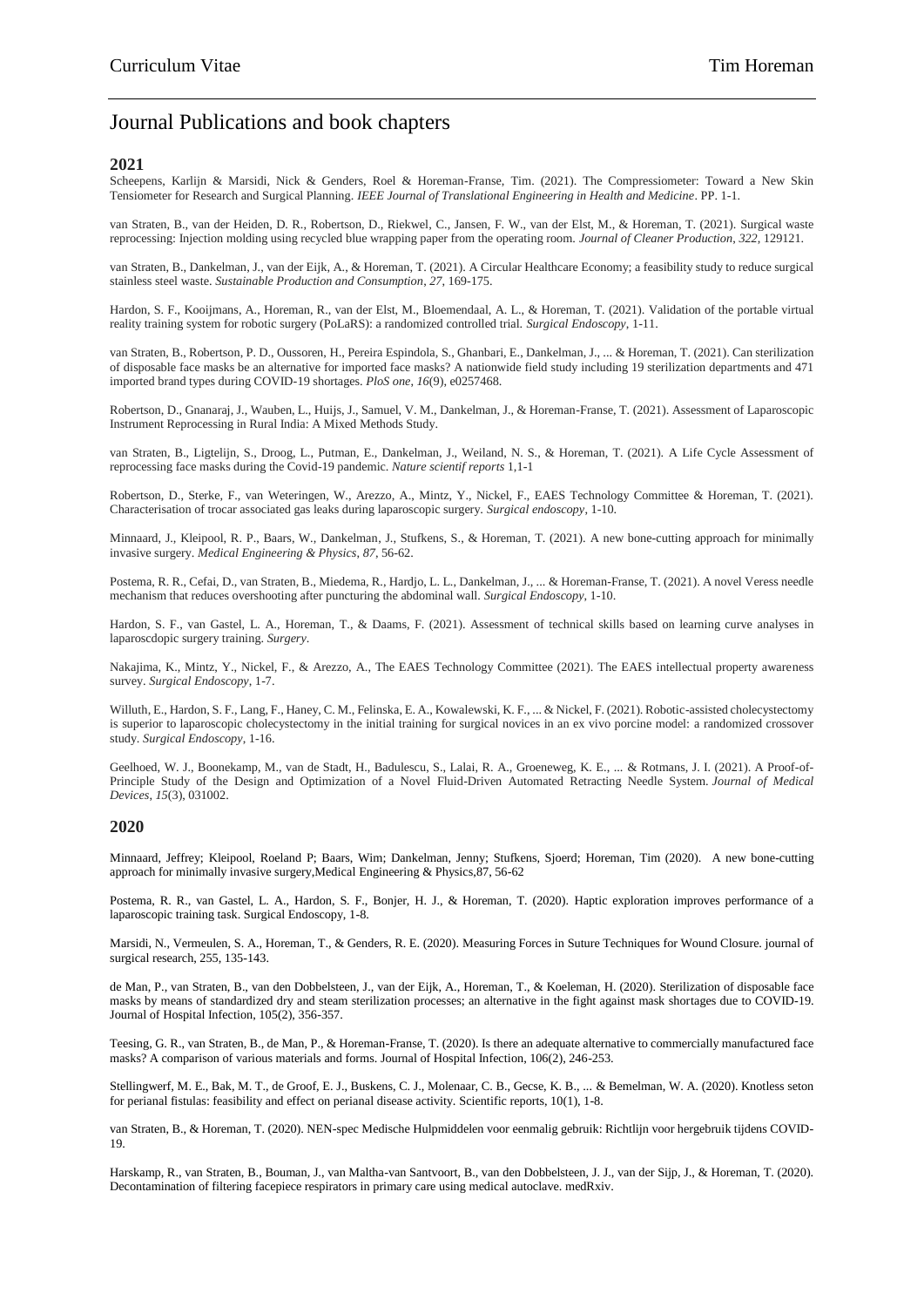Marsidi, N., Vermeulen, S. A., Genders, R. E & Horeman, T., (2020). Measuring Forces in Suture Techniques for Wound Closure. Journal of Surgical Research, 255, 135-143.

Mintz, Yoav, et al. "A Low-cost, Safe, and Effective Method for Smoke Evacuation in Laparoscopic Surgery for Suspected Coronavirus Patients." Annals of Surgery (2020).

Prinsen, D., van Dijke, A., Horeman-Franse, T., van de Berg, N., & Loeve, A. J. (2020). Lethal smothering with a pillow–How 181 music festival visitors tried to kill a dummy. Forensic Science International, 316, 110521.

#### **2009-2019**

Horeman,T, Rodrigues SP, Jansen FW, Dankelman J and Dobbelsteen JJ van den, "Force measurement platform for training and assessment of laparoscopic skills," Surgical Endoscopy, vol. 24(12), pp. 3102-3108, 2009.

Taco te Gussinklo J, Horeman T, "Opereren buiten de operatiezaal", Ned Tijdschr Geneeskd, vol. 153, pp, C247, 2009.

Horeman T, Jansen FW and Dankelman J, "An Isolator System for minimally invasive surgery: the new design," Surgical Endoscopy, vol.24(8), pp. 1929-1936, 2010.

Horeman T, Rodrigues SP, Jansen FW, Dankelman J, Dobbelsteen JJ van den, "Force Parameters for Skills Assessment in Laparoscopy," IEEE Transactions on Haptics, vol 5 (4), pp. 312-322, 2011.

Horeman T, "The Isolating trocar for Laparoscopic surgery," WHO-Compendium of new and emerging health technologies, vol. 1(1) pp. 11- 13, 2011.

Tuijthof GJM, Horeman T, Schafroth MU, Blankevoort L and Kerkhoffs GMMJ "Probing forces of menisci: what levels are safe for arthroscopic surgery," Knee Surgery, Sports Traumatology, Arthroscopy, vol. 19(2), pp. 254-258, 2011.

Horeman T, Rodrigues SP, Dobbelsteen JJ van den, Jansen FW and Dankelman J, "Visual force feedback in laparoscopic training," Surgical Endoscopy, vol.26(1), pp. 242-248, 2011.

Horeman T, Rodrigues SP, Dankelman J, Dobbelsteen JJ van den, and Jansen FW, "Suturing intraabdominal organs: when do we cause tissue damage?," Surgical Endoscopy, vol. 26(4), pp. 1005-1009, 2012.

Horeman T, Jansen FW, Dankelman J,"An Isolating trocar for Laparoscopic surgery," Conference proceedings DMD, Miniapolis 2012.

Horeman T, Kertiva D, Valdastri P, Dobbelsteen JJ van den, Jansen FW, Dankelman J, "The influence of instrument configuration on tissue handling force in laparoscopy," Surgical Innovation, vol. 20(3), pp. 260-267, 2012.

Horeman T, Blikkendaal MD, Feng X, Dijke A van, Jansen FW, Dankelman J, Dobbelsteen JJ van den, "Visual Force Feedback improves knot-tying security," Surgical Education, vol.71(1), pp. 133-141, 2013.

Horeman T, Meijer EJ, Lange J, Dobbelsteen JJ van den, Dankelman J "Sensors for force measurements in suture wires," PLOS-ONE, vol. 8(12), e84466, 2013.

Horeman, T., Dankelman, J., Jansen, F. W., & van den Dobbelsteen, J. J. (2014). Assessment of laparoscopic skills based on force and motion parameters. IEEE Transactions on Biomedical Engineering, 61(3), 805-813.

Sun S, Dankelman J, Horeman T, "Differences in abdominal force between conventional and single port laparoscopy," Conference proceedings DMDEurope, 2013.

Meijer EJ, Lange J, Dobbelsteen JJ van den, Horeman T, "Disposable Force sensors for surgery," Conference proceedings DMDEurope, 2013.

Vries K de, Delft F van, Nerkens W, Bemelman W, Horeman T, The Smooth SetOn applier for Peri-Anal fistels; Conference proceedings DMDEurope, 2013.

Horeman, T., van Delft, F., Blikkendaal, M. D., Dankelman, J., van den Dobbelsteen, J. J., & Jansen, F. W. (2014). Learning from visual force feedback in box trainers: tissue manipulation in laparoscopic surgery. Surgical endoscopy, 28(6), 1961-1970.

Horeman, Tim. Force-based assessment of tissue handling skills. Diss. TU Delft, Delft University of Technology, 2014.

Rodrigues, S. P., Horeman, T., Dankelman, J., van den Dobbelsteen, J. J., & Jansen, F. W. (2015). Tying different knots: what forces do we use?. Surgical endoscopy, 29(7), 1982-1989.

Sharon P Rodrigues & Tim Horeman, Pauline Sam, Jenny Dankelman, John J van den Dobbelsteen, Frank-Willem Jansen, "The influence of visual force feedback on tissue handling in minimally invasive surgery," British Journal of Surgery, Accepted for publication, 2015.

Horeman, T., Akhtar, K., & Tuijthof, G. J. (2015). Physical Simulators. In Effective Training of Arthroscopic Skills (pp. 57-69). Springer Berlin Heidelberg.

Horeman, T., Sherman, K., & Tuijthof, G. J. (2015). What Measures Represent Performance?. In Effective Training of Arthroscopic Skills (pp. 125-140). Springer Berlin Heidelberg.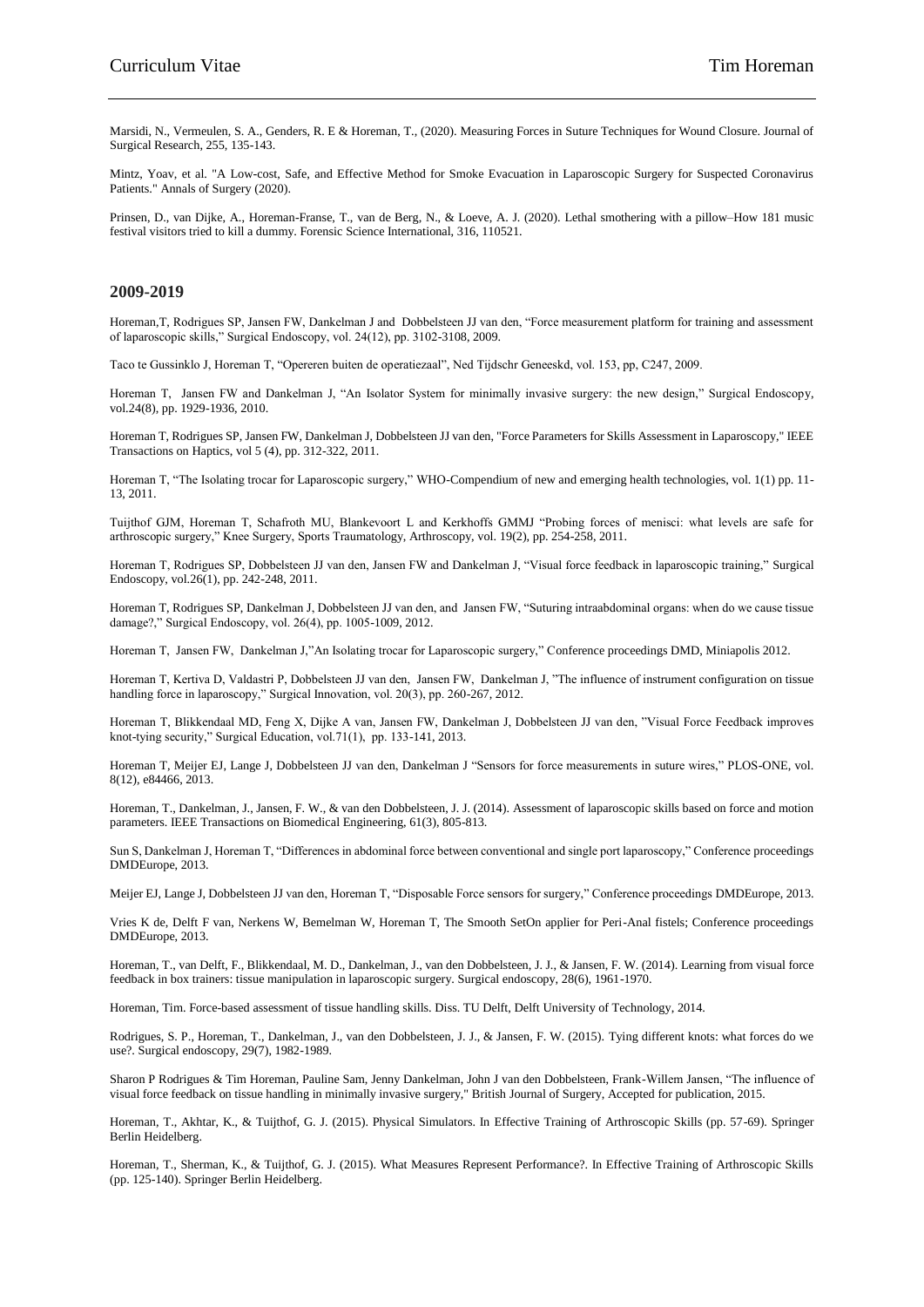Tuijthof, G. J., & Horeman, T. (2015). What Thresholds Are Evidence Based?. In Effective Training of Arthroscopic Skills (pp. 141-148). Springer Berlin Heidelberg.

Horeman, T., Schilder, F., Aguirre, M., Kerkhoffs, G. M. M. J., & Tuijthof, G. J. M. (2015). Design and preliminary evaluation of a stiff steerable cutter for arthroscopic procedures. Journal of Medical Devices, 9(4), 044503.

Horeman, T., Aguirre, M., Kerkhoffs, G. M. M. J., Dankelman, J., & Tuijthof, G. M. J. (2015). The SATA, A Simple, Stiff, and Rigid Steering Mechanism. Journal of Medical Devices, 9(3), 030933.

Horeman, T., Sun, S., Tuijthof, G. J., Jansen, F. W., Meijerink, J. W., & Dankelman, J. (2015). Design of a box trainer for objective assessment of technical skills in single-port surgery. Journal of surgical education, 72(4), 606-617.

Obdeijn, M. C., Horeman, T., de Boer, L. L., van Baalen, S. J., Liverneaux, P., & Tuijthof, G. J. (2016). Navigation forces during wrist arthroscopy: assessment of expert levels. Knee surgery, sports traumatology, arthroscopy, 24(11), 3684-3692.

Horeman, T., Tuijthof, G. J. M., Wulms, P. B., Kerkhoffs, G. M. M. J., Gerards, R. M., & Karahan, M. (2016). A Force Measurement System for Training of Arthroscopic Tissue Manipulation Skills on Cadaveric Specimen. Journal of Medical Devices, 10(4), 044508.

Stunt, J. J., Kerkhoffs, G. M. M. J., Horeman, T., Dijk, C. N., & Tuijthof, G. J. M. (2016). Validation of the PASSPORT V2 training environment for arthroscopic skills. Knee Surgery, Sports Traumatology, Arthroscopy, 24(6), 2038-2045.

Rodrigues, S. P., Horeman, T., Blomjous, M. S. H., Hiemstra, E., Van den Dobbelsteen, J. J., & Jansen, F. W. (2016). Laparoscopic suturing learning curve in an open versus closed box trainer. Surgical endoscopy, 30(1), 315-322.

Smit, D., Spruit, E., Dankelman, J., Tuijthof, G., Hamming, J., & Horeman, T. (2017). Improving training of laparoscopic tissue manipulation skills using various visual force feedback types. Surgical endoscopy, 31(1), 299-308.

Stellingwerf, M., de Groof, J., Buskens, C., Nerkens, W., Horeman, T., & Bemelman, W. (2017). Smooth Seton® for perianal fistulas: a knotless solution. Journal of Crohn's and Colitis, 11(suppl\_1), S360-S361.

Tuijthof, G. J., & Horeman, T. (2017). Simulators in Surgical Skills Training. In Motor Skills Training in Orthopedic Sports Medicine (pp. 65- 73). Springer Berlin Heidelberg.

Tuijthof, G. J., Ragone, V., Horeman, T., Akgün, U., & Randelli, P. S. (2017). Defining Essential Skills. In Motor Skills Training in Orthopedic Sports Medicine (pp. 43-52). Springer Berlin Heidelberg.

Horeman, T., Buiter, E.C., Pouran, B. et al. (2018). In-Vitro Detection of Small Isolated Cartilage Defects: Intravascular Ultrasound Vs. Optical Coherence Tomography. Ann Biomed Eng.

Hardon, S. F., Horeman, T., Bonjer, H. J., & Meijerink, W. J. (2018). Force-based learning curve tracking in fundamental laparoscopic skills training. Surgical endoscopy,  $32(8)$ ,  $3609-3621$ . H

Ilgersom, N. F., Horeman-Franse, T., Bleys, R. L., Eygendaal, D., van den Bekerom, M. P., & Tuijthof, G. J. (2018). Force measurement metrics for simulated elbow arthroscopy training. Journal of experimental orthopaedics, 5(1), 45.

Hardon, S. F., Schilder, F., Bonjer, J., Dankelman, J., & Horeman, T. (2019). A new modular mechanism that allows full detachability and cleaning of steerable laparoscopic instruments. Surgical endoscopy, 1-10.

Overtoom, E. M., Horeman, T., Jansen, F. W., Dankelman, J., & Schreuder, H. W. (2019). Haptic feedback, force feedback, and force-sensing in simulation training for laparoscopy: a systematic overview. Journal of surgical education,  $\overline{76(1)}$ , 242-261.

Hardon, S. F., van Kasteren, R. J., Dankelman, J., Bonjer, H. J., Tuynman, J. B., & Horeman, T. (2019). The value of force and torque measurements in transanal total mesorectal excision (TaTME). Techniques in coloproctology, 23(9), 843-852.

## Patents (published only)

Der Lee P van, Horeman T, 2006, Container for radioactive material, ES2366445 (T3).

Dankelman J, Horeman T, 2009, Surgical Instrument, CN101801302 (A); CN101801302 (B)

Groosman B, Horeman T, Vaandrager G, 2011, A moisture detection module and receiving unit, EA201290019 (A1); EA023505 (B1)

Tuijthof GJM, Horeman T, 2011, Training facility, surgical instruments and artificial knee with an upper limb and a lower limb for simulation and training of arthroscopic surgical techniques, Patent NL2006846 (C).

Horeman T, Delft F van, Bemelman W, Nerkens W, 2012, SETON FOR TREATING FISTULAE, AND A METHOD OF FORMING A CLOSED LOOP OF A SETON, US2015250460 (A1)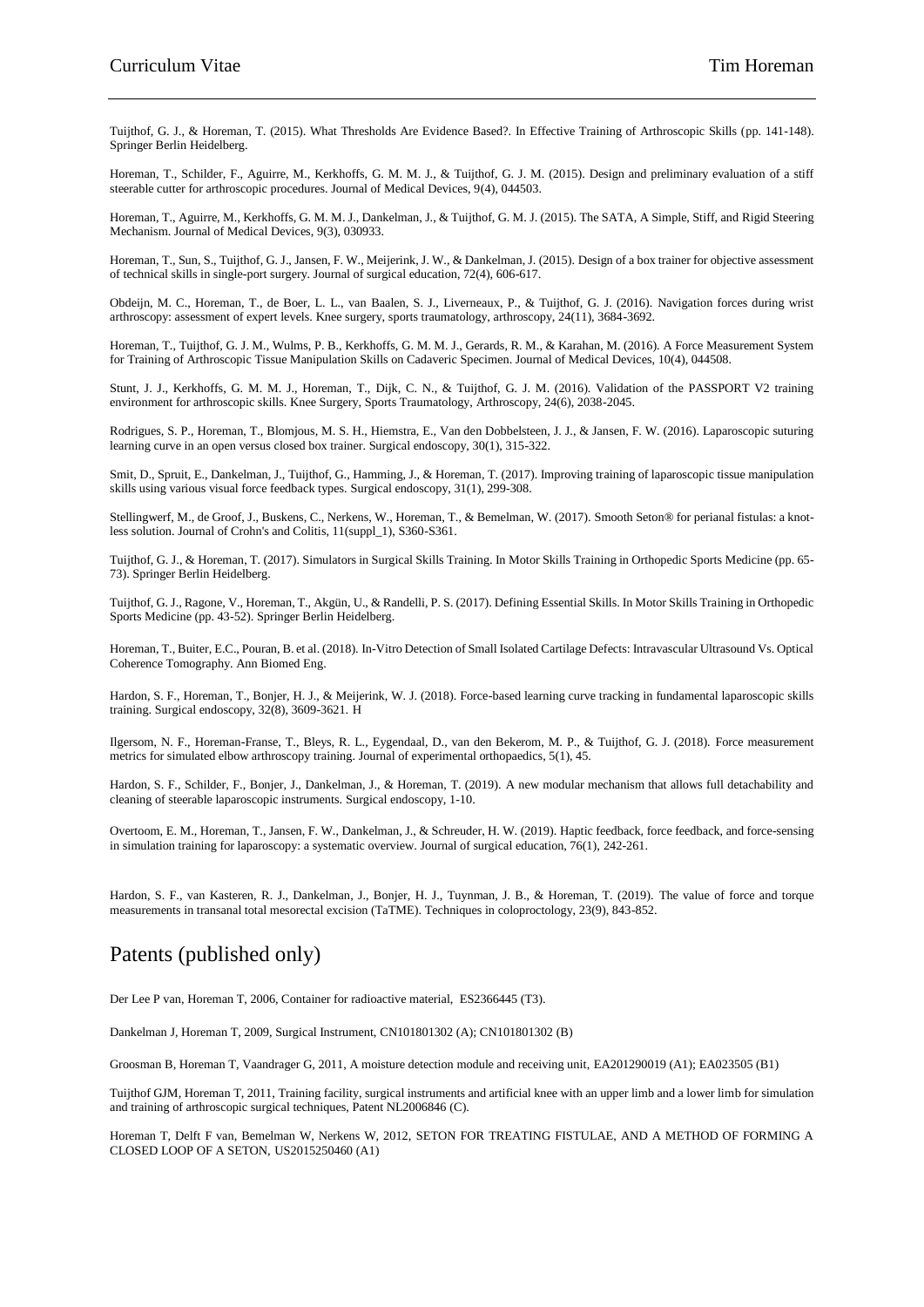Horeman T, Tuijthof GJM, 2014, SURGICAL DEVICE, IN PARTICULAR FOR MINIMALLY INVASIVE SURGERY, WO2016111621 (A2); WO2016111621 (A3).

MILTON EDWARD AGUIRRE JR, TIM HOREMAN, 2014, Grasper, NL2013982 (B1)

Horeman T, Nerkens W, 2015, DETACHABLE ANCHOR FOR GUIDING TOOL OF MINIMALLY INVASIVE SURGERY, WO2016030022 (A1)

MILTON EDWARD AGUIRRE JR, TIM HOREMAN, 2015 MECHANICAL END EFFECTOR, WO2016056908 (A1)

Tuijthof, Gabrielle Josephine Maria, and Tim Horeman, 2016, Surgical device, in particular for minimally invasive surgery, DK2976025 (T3)

HOREMAN TIM, 2020, A SURGICAL DEVICE, A METHOD FOR ASSEMBLING AND A METHOD FOR De-ASSEMBLING, WO2018106116 (A1)

STEINTHORSSON ASTHOR TRYGGVI, HOREMAN TIM, 2019 COMPLIANT MECHANISM FOR PROVIDING STEPWISE CLICKING HAPTIC FEEDBACK, WO2019064317 (A1)

HOREMAN TIM, 2020, Surgical Instrument, WO2018074919 (A1)

HOREMAN TIM, 2020, 3DOF implant force sensor, WO2021145759 (A1)

## Magazines, TV and radio (selection)

Nu.nl ["Slechts een derde van mondmaskers in ziekenhuizen was veilig"](https://www.nu.nl/binnenland/6157398/slechts-een-derde-van-mondmaskers-in-ziekenhuizen-was-veilig.html),2021 Nu.nl ["Acht ziekenhuizen gaan medisch afval recyclen om CO2-uitstoot te verlagen",2](https://www.nu.nl/algemeen/6159036/acht-ziekenhuizen-gaan-medisch-afval-recyclen-om-co2-uitstoot-te-verlagen.html)021 Medical Delta 'Project uitgelicht: Veiligere kijkoperaties dankzij nieuw mechanisme",2021 Delftse Post &Telstar Online:: Onderzoekers TU Delft: 'Hergebruiken mondkapjes mogelijk na goede sterilisatie', 2020 Telegraaf: Onderzoekers Delft: mondkapje reinigen op 121 graden, 2020 De Ingenieur: Mondkapjes schoonmaken en hergebruiken om tekorten tegen te gaan, 2020 Link Magazine: Mondkapjes redden van de afvalhoop in strijd tegen Coronatekorten, 2020 Reformatorisch Dagblad: Onderzoekers Delft: mondmaskers tot vijf keer te reinigen , 2020 Omroep West: Onderzoekers Delft: 'Mondmaskers tot vijf keer te reinigen' , 2020 NOS/ jeugdjournaal/AD-TV /Een vandaag :' [onderzoekers-tu-delft-kunnen-mondkapjes-hergebruiken',2](https://www.ad.nl/video/kanalen/nederlands-nieuws~c400/series/korte-reportage~s908/onderzoekers-tu-delft-kunnen-mondkapjes-hergebruiken~p138929)020 Koninklijk huis, [https://www.koninklijkhuis.nl/actueel/nieuws/2016/02/04/prinses-beatrix-en-prinses-mabel-bij-uitreiking-prins-friso](https://www.koninklijkhuis.nl/actueel/nieuws/2016/02/04/prinses-beatrix-en-prinses-mabel-bij-uitreiking-prins-friso-ingenieursprijs)[ingenieursprijs,2](https://www.koninklijkhuis.nl/actueel/nieuws/2016/02/04/prinses-beatrix-en-prinses-mabel-bij-uitreiking-prins-friso-ingenieursprijs)016 De ingenieur[, https://www.deingenieur.nl/artikel/prins-friso-ingenieursprijs-2016-voor-tim-horeman-franse,](https://www.deingenieur.nl/artikel/prins-friso-ingenieursprijs-2016-voor-tim-horeman-franse) 2016 De Ingenieur, [http://techniek-actief.nl/aanpakkende-alleskunner/,](http://techniek-actief.nl/aanpakkende-alleskunner/)2016 FD, [http://fd.nl/ondernemen/1143666/prins-friso-ingenieursprijs-2016-naar-biomedicus,](http://fd.nl/ondernemen/1143666/prins-friso-ingenieursprijs-2016-naar-biomedicus) 2016 FD, [https://fd.nl/ondernemen/1143832/ingenieur-van-het-jaar-maakt-opereren-wereldwijd-makkelijker,](https://fd.nl/ondernemen/1143832/ingenieur-van-het-jaar-maakt-opereren-wereldwijd-makkelijker) 2016 NOS, [http://nos.nl/artikel/2093432-mabel-en-beatrix-bij-uitreiking-friso-prijs.html,](http://nos.nl/artikel/2093432-mabel-en-beatrix-bij-uitreiking-friso-prijs.html) 2016 bits-chips[, https://www.bits-chips.nl/artikel/ingenieursprijs-naar-delftse-medtech-innovator-46382.html,](https://www.bits-chips.nl/artikel/ingenieursprijs-naar-delftse-medtech-innovator-46382.html) 2016 Scienceguide, <http://www.scienceguide.nl/201603/prins-friso-prijs-voor-hbo-alumnus.aspx> , 2016 koninklijke instituut[, https://www.kivi.nl/nieuws/artikel/tim-horeman-franse-wint-prins-friso-ingenieursprijs](https://www.kivi.nl/nieuws/artikel/tim-horeman-franse-wint-prins-friso-ingenieursprijs) , 2016 technisch weekblad[, https://www.technischweekblad.nl/nieuws/kivi-reikt-prins-friso-ingenieursprijs-uit/item8574,](https://www.technischweekblad.nl/nieuws/kivi-reikt-prins-friso-ingenieursprijs-uit/item8574) technisch weekblad, multiple columns, 2016 NPO-EO[, https://www.eo.nl/blauwbloed/artikel-detail/mabel-moet-snel-naar-huis/](https://www.eo.nl/blauwbloed/artikel-detail/mabel-moet-snel-naar-huis/) , 2016 NPO-EO, <http://www.eo.nl/blauwbloed/aflevering-detail/blauw-bloed-20170422t194500/> ,2017 Zorg en bewegen, [https://issuu.com/issuu.comnov/docs/zorg\\_voor\\_beweging\\_jaarmagazine\\_201?e=10174916/32759882](https://issuu.com/issuu.comnov/docs/zorg_voor_beweging_jaarmagazine_201?e=10174916/32759882) , 2015 BNR-Eye opener[s https://www.bnr.nl/radio/bnr-eyeopeners/10009678/8-maart-3d-recyclen-een-interieur-vol-zonnecellen-en-betere](https://www.bnr.nl/radio/bnr-eyeopeners/10009678/8-maart-3d-recyclen-een-interieur-vol-zonnecellen-en-betere-chirurgen%202016)[chirurgen 2016](https://www.bnr.nl/radio/bnr-eyeopeners/10009678/8-maart-3d-recyclen-een-interieur-vol-zonnecellen-en-betere-chirurgen%202016) Het parool live bog, [Live | Recordaantal besmettingen Suriname, maar geen nieuwe maatregelen | Het Parool,](https://www.parool.nl/nederland/live-recordaantal-besmettingen-suriname-maar-geen-nieuwe-maatregelen~b3b600d5/) 2022 Nu.nl, [Slechts een derde van mondmaskers in ziekenhuizen was veilig | NU -](https://www.nu.nl/binnenland/6157398/slechts-een-derde-van-mondmaskers-in-ziekenhuizen-was-veilig.html) Het laatste nieuws het eerst op NU.nl, 2022Trouw, [Miljoenen mondkapjes die aan ziekenhuizen werden aangeboden, deugden niet. 'Iedere boef drukte er een](https://www.trouw.nl/zorg/miljoenen-mondkapjes-die-aan-ziekenhuizen-werden-aangeboden-deugden-niet-iedere-boef-drukte-er-een-ffp2-label-op~b34813e2/)  FFP2-label [op' | Trouw](https://www.trouw.nl/zorg/miljoenen-mondkapjes-die-aan-ziekenhuizen-werden-aangeboden-deugden-niet-iedere-boef-drukte-er-een-ffp2-label-op~b34813e2/),2022 De Ingenieur, [TU Delft: meeste medische mondkapjes waren onveilig | De Ingenieur,](https://www.deingenieur.nl/artikel/tu-delft-meeste-medische-mondkapjes-waren-onveilig)2022 TU-Delft.nl, [Delftse onderzoekers ontmaskeren miljoenen onveilige mondmaskers \(tudelft.nl\),2](https://www.tudelft.nl/2021/3me/september/delftse-onderzoekers-ontmaskeren-miljoenen-onveilige-mondmaskers)022